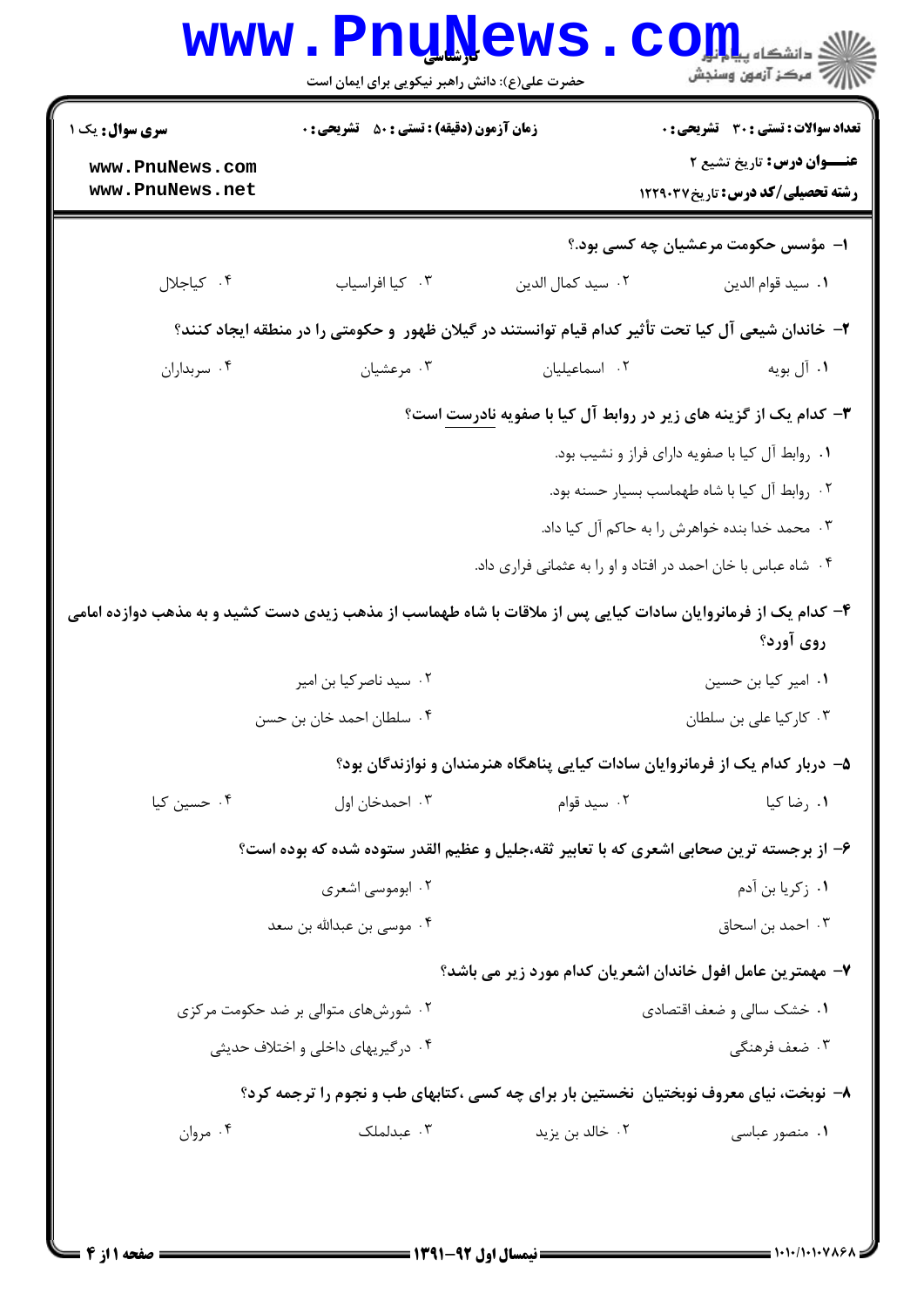| <b>سری سوال : ۱ یک</b>                                                                                                                        | <b>زمان آزمون (دقیقه) : تستی : 50 ٪ تشریحی : 0</b> |                               | <b>تعداد سوالات : تستی : 30 ٪ تشریحی : 0</b>                                                                                 |  |  |  |
|-----------------------------------------------------------------------------------------------------------------------------------------------|----------------------------------------------------|-------------------------------|------------------------------------------------------------------------------------------------------------------------------|--|--|--|
| www.PnuNews.com<br>www.PnuNews.net                                                                                                            |                                                    |                               | <b>عنـــوان درس:</b> تاریخ تشیع ۲<br><b>رشته تحصیلی/کد درس:</b> تاریخ ۱۲۲۹۰۳۷                                                |  |  |  |
| ۹- تشکیل دو حوزه شیعی بغداد و قم حاصل ارتباط کدام یک از خاندان زیر می باشد؟                                                                   |                                                    |                               |                                                                                                                              |  |  |  |
|                                                                                                                                               | ۰۲ نوبختی ، علوی، آل بویه                          |                               | ۰۱ نوبختی ، اشعری، آل بابویه                                                                                                 |  |  |  |
|                                                                                                                                               | ۰۴ علوی؛ اشعری ، نوبختی                            |                               | ۰۳ نوبختی ، آل بویه ، آل بابویه                                                                                              |  |  |  |
|                                                                                                                                               |                                                    |                               | ∙ا− نوبختیان منصب امامت را بر اساس ………. تبیین می کنند ، ولی شیخ مفید این منصب را از باب …… الهی دانسته است.                  |  |  |  |
| ۰۴ استحقاق - تفضل                                                                                                                             | ۰۳ تفضل- تفضل                                      | ۰۲ استحقاق <sup>—</sup> تناسخ | ٠١. تفضل-استحقاق                                                                                                             |  |  |  |
|                                                                                                                                               |                                                    |                               | 11–کدام یک از افراد خاندان نوبختی از بزرگان دربار عباسی بود و قاهر را به خلافت رساند و عاقبت به دستور او نیز به قتل<br>رسيد؟ |  |  |  |
|                                                                                                                                               | ۰۲ ابوالقاسم نوبختی                                |                               | ٠١ عبدالله بن ابوسهل                                                                                                         |  |  |  |
|                                                                                                                                               | ۰۴ ابوسهل اسماعیل نوبختی                           |                               | ۰۳ ابويعقوب اسحاق                                                                                                            |  |  |  |
|                                                                                                                                               |                                                    |                               | ۱۲- موسی بن حسن  ز خاندان نوبختی در چه زمینه ای مهارت داشت و به چه نامی معروف بود؟                                           |  |  |  |
|                                                                                                                                               | ٠٢ نجوم - ابن كبريا                                |                               | ٠١ فقه - شيخ المتكلمين                                                                                                       |  |  |  |
|                                                                                                                                               | ۰۴ فقه – شيخ الفقها                                |                               | ۰۳ نجوم - منجم باشی                                                                                                          |  |  |  |
|                                                                                                                                               |                                                    |                               | ۱۳- نخستین کس ازخاندان آل بابویه که از قم به ری مهاجرت کرد چه نام داشت؟                                                      |  |  |  |
| ۰۴ شيخ صدوق                                                                                                                                   | ۰۳ رکن الدوله                                      | ۰۲ منتجب الدين                | ۰۱ عل <sub>ی</sub> بن بابویه                                                                                                 |  |  |  |
| ۱۴– مهمترین تالیف شیخ صدوق که نزد علمای شیعه بسیار اهمیت داشته بهطوریکه آن را پنچمین کتاب در کنار  اصول<br>چهارگانه شیعه دانستند چه نام دارد؟ |                                                    |                               |                                                                                                                              |  |  |  |
| ۰۴ علل الشرائع                                                                                                                                | ۰۳ من لايحضره فقيه                                 | ۲. الامالی                    | ٠١. مدينة العلم                                                                                                              |  |  |  |
|                                                                                                                                               |                                                    |                               | ۱۵– منصب و تشکیلاتی نیمه اداری که وظیفه رسیدگی به امور سادات را در اختیار داشت، چه می گفتند؟                                 |  |  |  |
| ۰۴ نظارت                                                                                                                                      | ۰۳ نقابت                                           | ۰۲ سیادت                      | ۰۱ وکالت                                                                                                                     |  |  |  |
|                                                                                                                                               |                                                    |                               | ۱۶– عریضیان که در بیهق ساکن شدند از نوادگان کدام امام بودند ؟                                                                |  |  |  |
| ۰۴ امام علی (ع)                                                                                                                               | ۰۳ امام هادی (ع)                                   | ۰۲ امام حسین (ع)              | ۰۱ امام صادق (ع)                                                                                                             |  |  |  |
|                                                                                                                                               |                                                    |                               | ۱۷- ادبیات در ناحیه بیهق رونق داشت و اشتهار ادیبان تاحدی بود که برخی آنها راچه می نامیدند؟                                   |  |  |  |
| ۰۴ مکین الملک                                                                                                                                 | ۰۳ شعر ملمع                                        | ۰۲ ذواللسانين                 | ۰۱ تهامه صغری                                                                                                                |  |  |  |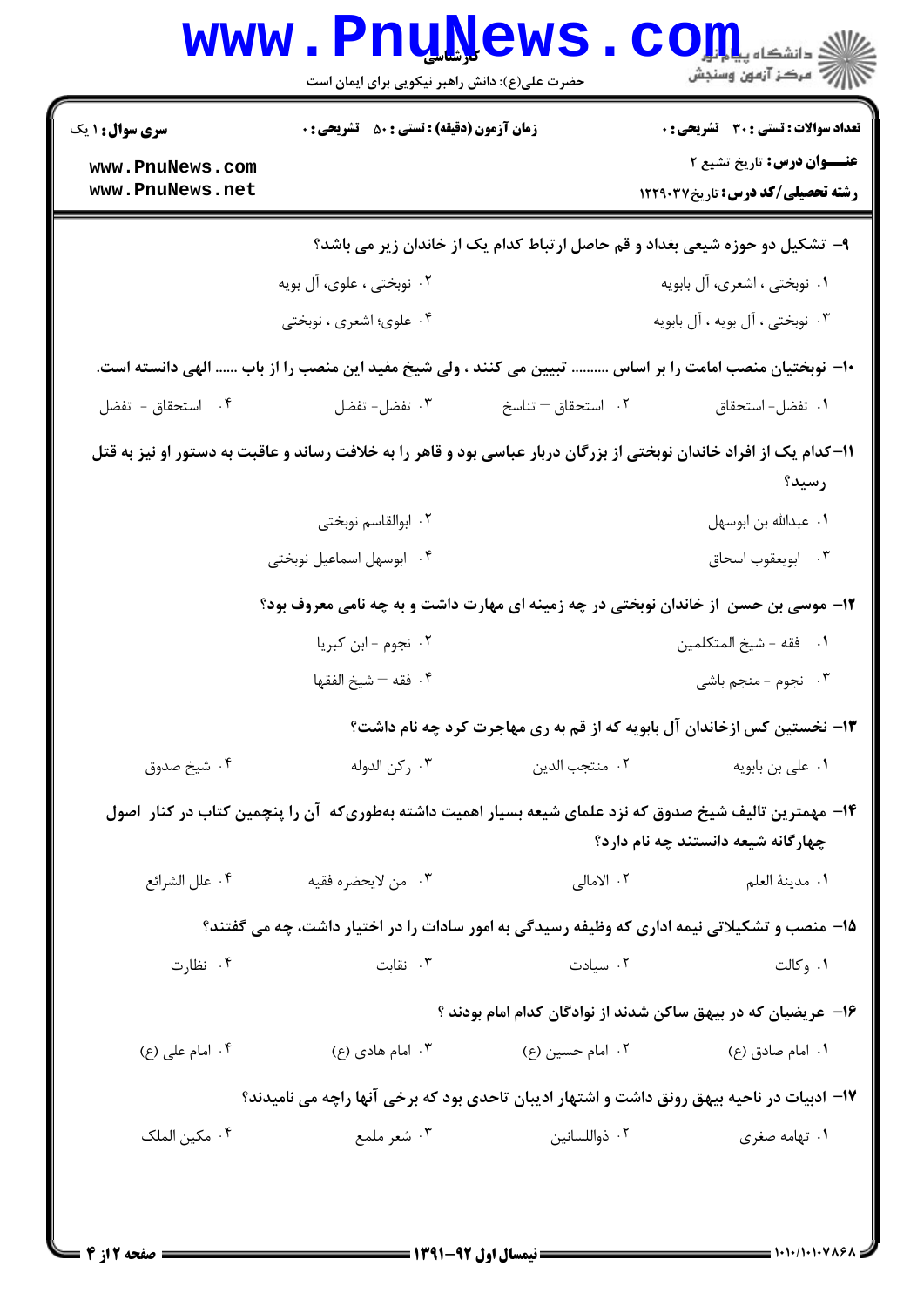|                                                                                                                                  | www.PnuNews<br>حضرت علی(ع): دانش راهبر نیکویی برای ایمان است |                                                                                                          | الاد دانشگاه پیام <mark>تور</mark><br>الاقتصاد آزمهن وسنجش             |  |  |  |
|----------------------------------------------------------------------------------------------------------------------------------|--------------------------------------------------------------|----------------------------------------------------------------------------------------------------------|------------------------------------------------------------------------|--|--|--|
| <b>سری سوال : ۱ یک</b>                                                                                                           | <b>زمان آزمون (دقیقه) : تستی : 50 ٪ تشریحی : 0</b>           |                                                                                                          | <b>تعداد سوالات : تستی : 30 ٪ تشریحی : 0</b>                           |  |  |  |
| www.PnuNews.com<br>www.PnuNews.net                                                                                               |                                                              |                                                                                                          | عنـــوان درس: تاریخ تشیع ۲<br><b>رشته تحصیلی/کد درس:</b> تاریخ ۱۲۲۹۰۳۷ |  |  |  |
| ۱۸- در زمان چه کسی قم از اصفهان جدا شد و با زدن منبری در سال ۱۸۹ق، به شهر تبدیل شد؟                                              |                                                              |                                                                                                          |                                                                        |  |  |  |
| ۰۲ مالک بن سعد اشعری                                                                                                             |                                                              | ۰۱ موسى بن عبداله اشعرى                                                                                  |                                                                        |  |  |  |
|                                                                                                                                  | ۰۴ حمزه بن يسع اشعري                                         |                                                                                                          | ۰۳ سعدبن مالک اشعری                                                    |  |  |  |
|                                                                                                                                  |                                                              | ۱۹– کدام یک از موارد زیر از عوامل مهاجرت سادات طالبیه به ایران نیست؟                                     |                                                                        |  |  |  |
| ۰۲ ولايت عهدى امام رضا (ع) و حضور او در ايران                                                                                    |                                                              | ٠١ سياست سركوبي علويان در دوره بني اميه                                                                  |                                                                        |  |  |  |
| ۰۴ تشکیل حکومت زیدی در ری و طبرستان                                                                                              |                                                              | ۰۳ وجود مرقد منور امام رضا (ع) و خواهر مکرمه او در ایران                                                 |                                                                        |  |  |  |
|                                                                                                                                  |                                                              | ۲۰- اولین نفر از فرزندان امام جواد (ع)که در سال۲۵۶ق به قم آمد چه کسی بود ؟                               |                                                                        |  |  |  |
| ۰۴ حمزه بن عبدالله                                                                                                               | ۰۳ محمد دیباج                                                | ۰۲ حسین بن عیسی                                                                                          | ۰۱ موسی مبرقع                                                          |  |  |  |
|                                                                                                                                  |                                                              | <b>۲۱</b> - کدام یک از گزینه زیر از عوامل گرایش مردم ری به تشیع <u>نمی</u> باشد؟                         |                                                                        |  |  |  |
|                                                                                                                                  | ۰۲ وجود ابو الحسن بن اشعری در آن شهر                         | ٠١. حاكميت احمد بن حسن مادراني                                                                           |                                                                        |  |  |  |
| ۰۴ حضور شخصیت های علمی سیاسی                                                                                                     |                                                              | ۰۳ موقعیت جغرافیایی                                                                                      |                                                                        |  |  |  |
|                                                                                                                                  |                                                              | 22- بيهقي از كدام نقباي ساجدي با عبارت « السيد الرئيس ذوالمجدين» تمجيد مي كند؟                           |                                                                        |  |  |  |
| ۰۲ ابومحمد حسین بن احمد                                                                                                          |                                                              | ٠١. ابوالحسن موسى بن ابي الفتح                                                                           |                                                                        |  |  |  |
|                                                                                                                                  | ۰۴ سيد شرف الدين محمد                                        | ۰۳ محمد بن حمزه قمی                                                                                      |                                                                        |  |  |  |
|                                                                                                                                  |                                                              | ۲۳– روشی که در آن شاگردان در حلقه تعلیم به سخنان استاد گوش فرا می دادند و به نوشتن چندان اهتمام نداشتند؟ |                                                                        |  |  |  |
|                                                                                                                                  |                                                              | ۱. استنساخ ۱. قرائت اسماع (۲. قرائت اسماع) می شماع (۲. قرائت اسماع)                                      |                                                                        |  |  |  |
| ۲۴- مه ترین نهاد آموزشی که از اوایل قرن چهار هجری در جهان اسلام تاسیس گردید که در آن جنبه آموزشی بر پژوهشی<br>غلبه داشت، چه بود؟ |                                                              |                                                                                                          |                                                                        |  |  |  |
|                                                                                                                                  |                                                              | ۰۱ مدارس مکتب ۲ کتابخانه مسلس ۲۰ دارالعلم مسلم ۲۰ مکتب <b>۲۰</b>                                         |                                                                        |  |  |  |
| ۲۵– کدام روش آموزش دینی که در میان ائمه رواج داشت برخاسته از روح تسامح و حل اختلافات از راه مسالمت آمیز و گفتگو<br>بود؟          |                                                              |                                                                                                          |                                                                        |  |  |  |
| ۰۴ رساله نویسی                                                                                                                   |                                                              | ١. مناظره مسماع من الملاء الملاء الملاء الملاء الملاء الملاء الملاء الملاء الملاء الملاء الملاء المل     |                                                                        |  |  |  |
| ۲۶– کدام یک از حوزه های دینی، یکی از مهمترین ًو پرتحرکترین حوزه ها در عصر پیامبر و امامان بود ؟                                  |                                                              |                                                                                                          |                                                                        |  |  |  |
| ۰۴ حوزه مدينه                                                                                                                    |                                                              | ۰۲ حوزه کوفه در سال ۲۰۰۳ حوزه بغداد                                                                      | ۰۱ حوزه عراق                                                           |  |  |  |
|                                                                                                                                  |                                                              |                                                                                                          |                                                                        |  |  |  |